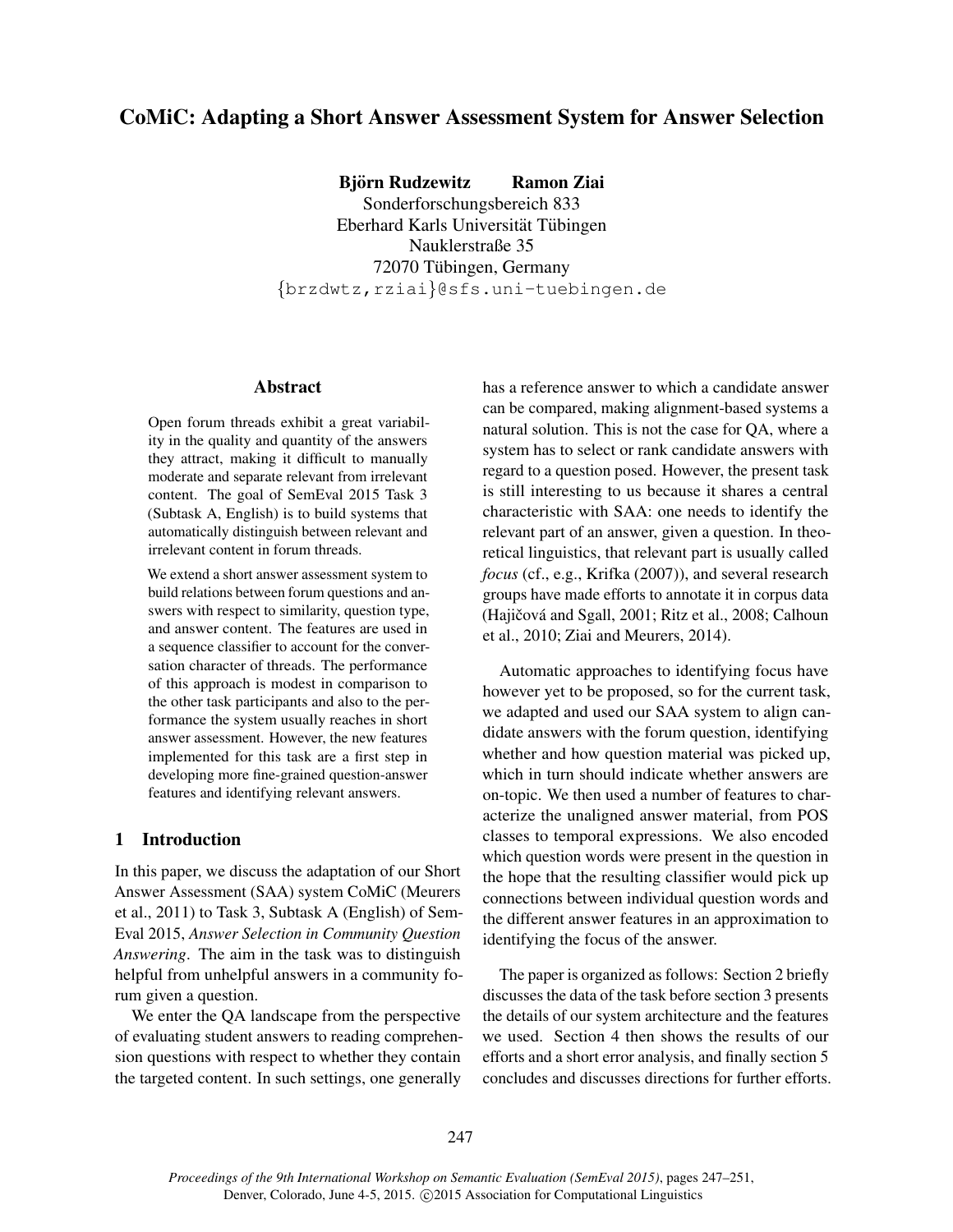# 2 Data

The English dataset used in the task is a collection of web-crawled forum<sup>1</sup> texts where each item consists of a question and responses to the question. Each response has one of the six labels *Good*, *Bad*, *Potential*, *Dialogue*, *non-English*, or *Other*, describing its potential for answering the corresponding question. The correct label for every response had to be predicted by the systems at test time. The dataset is not balanced since it contains more *Good* labelled answers than answers with another label. The language used in the questions and responses exhibits strong deviations from standard English. For a detailed description, refer to (Màrquez et al., 2015).

# 3 System Details

In this section, we describe the CoMiC system and its extensions for Task 3 of SemEval 2015. We begin by going briefly over the baseline system and its features and continue by describing in detail the new features introduced for this task.

The baseline CoMiC system is an alignment-based short answer assessment system. Alignments between a student and a target answer are computed on different linguistic levels. The quantities of alignments of a certain quality are used as features and given to a classifier that predicts a binary correctness label for the student answer. A detailed description can be found in (Meurers et al., 2011).

For this task, we adapt the system by making it establish alignments between forum questions and the corresponding answers. Thus it is used primarily as a text similarity system extended by features to differentiate between given and new material.

## 3.1 Features

The system uses the standard features from the CoMiC system and a range of new features. Although the new features described here were used in the context of Question Answering, we are planning to explore to what extent the usage of these features will improve the CoMiC system in the context of short answer assessment. The following sections will start with an overview about the standard CoMiC features and will continue with a detailed description of the new features.

#### 3.1.1 CoMiC

As mentioned in the introduction, the CoMiC system is designed to judge the contents of a short answer to a reading comprehension question based on alignment with a target answer (Meurers et al., 2011). The features it uses express the linguistic unit and nature of the successful alignments found between candidate and target answer. In the present setting, we used the standard CoMiC features to determine the degree of similarity between the candidate answer and the forum question, in order to find out whether the answer does indeed pick up on question topic material. These features are summarized in Table 1.

| Feature              | Description                          |  |  |
|----------------------|--------------------------------------|--|--|
| 1. Keyword Overlap   | Percent of dependency heads          |  |  |
|                      | aligned (relative to question)       |  |  |
| 2./3. Token Overlap  | Percent of aligned                   |  |  |
|                      | question/candidate tokens            |  |  |
| 4./5. Chunk Overlap  | Percent of aligned                   |  |  |
|                      | question/candidate chunks (as        |  |  |
|                      | identified by OpenNLP <sup>2</sup> ) |  |  |
| 6./7. Triple Overlap | Percent of aligned                   |  |  |
|                      | question/candidate                   |  |  |
|                      | dependency triples                   |  |  |
| 8. Token Match       | Percent of token alignments          |  |  |
|                      | that were token-identical            |  |  |
| 9. Similarity Match  | Percent of token alignments          |  |  |
|                      | resolved using PMI-IR                |  |  |
|                      | (Turney, 2001)                       |  |  |
| 10. Type Match       | Percent of token alignments          |  |  |
|                      | resolved using WordNet               |  |  |
|                      | hierarchy (Fellbaum, 1998)           |  |  |
| 11. Lemma Match      | Percent of token alignments          |  |  |
|                      | that were lemma-resolved             |  |  |
| 12. Synonym Match    | Percent of token alignments          |  |  |
|                      | sharing same WordNet synset          |  |  |
| 13. Variety of Match | Number of kinds of                   |  |  |
| $(0-5)$              | token-level alignments               |  |  |
|                      | (features $8-12$ )                   |  |  |

Table 1: Standard features in the CoMiC system

# 3.1.2 POS-Specific Weighting

The system uses four features that measure how much of the material not given in the question belongs to a group of syntactically related categories. The idea is to weight new material by estimating a distribution of general syntactic classes over it. After

<sup>1</sup>http://www.qatarliving.com/forum

<sup>2</sup>http://opennlp.apache.org/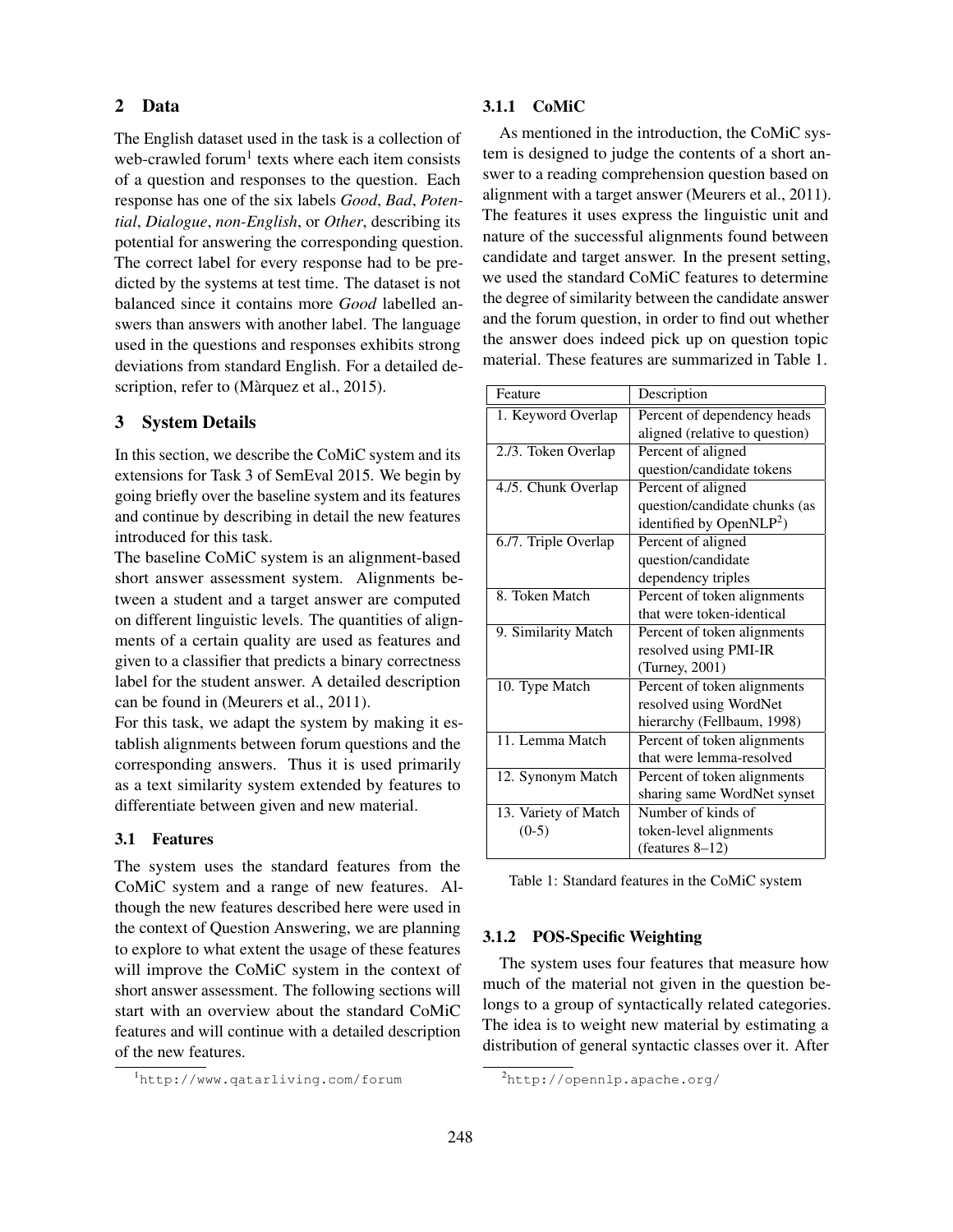the alignment process, the distribution of groups of POS categories of non-aligned tokens is computed with respect to all non-aligned tokens. As a basis, the Penn Treebank POS tags from prior annotation are used. Four groups are distinguished which are composed in the following way:

- *nouns*: subsumes all nominal categories
- *verbs*: subsumes full verbs, auxiliaries, modals, and participles
- *adj/v*: subsumes all adjectival and adverbial categories
- *rest*: subsumes all categories not listed above

For every of the four groups, the frequency of each POS tag in this group in the non-aligned material is computed, normalized against the frequency of all POS tags in the non-aligned material, and summed up to get the overall proportion of this group in the nonaligned material. Previous experiments suggested to prefer this approach with coarse groups over an approach with more fine-grained POS classes due to its overall robustness needed in this context.

# 3.1.3 Question Words

In an approximation to identifying question types, we encoded the presence or absence of the *wh*-words *who*, *how*, *why*, *when*, *where*, *which*, *whom*, *whose* and *what* with a binary feature for each. We also encode the presence of modal and auxiliary verbs in the first three tokens of a sentence in order to detect questions such as "Can anyone help me?".

The idea behind these features was to enable associations between them and the features characterizing the new material in the answer.

#### 3.1.4 Named Entity Recognition

We used the Stanford Named Entity Recognizer (Finkel et al., 2005) to detect named entities in new answer material. For each of the three standard NE classes PERSON, ORGANIZATION and LO-CATION, we encode its presence or absence in a binary feature. Additionally, we encode the total number of syntactic chunks found in the answer, of which the named entities constitute a subset.

By detecting NEs, we wanted to enable the resulting classifier to pick up connections between the previously mentioned *wh-*features and the named entities.

#### 3.1.5 Temporal Expressions

The system uses a binary feature indicating the presence or absence of one or more temporal expressions in every answer. In combination with the question word features, the system can build relations between questions asking for temporal content and the presence of temporal expressions in the answer. The system therefore makes use of an adapted version of the HeidelTime temporal tagger (Strötgen and Gertz, 2013) due to its ability to parse web content with a high accuracy. No distinction is made between different kinds of temporal expressions recognized by the HeidelTime module.

#### 3.2 Adaptation to Social Media Language

Since the CoMiC system is designed for the assessment of short answers of language learners, several adaptations were needed in order for the system to be able to deal with the noisiness of social media language. These adaptations consist of multiple steps that will be described in this section.

The first step towards normalizing the language consists of the removal of HTML markup present in several answers. For this purpose, the CoMiC system was extended by adding an additional module that parses the raw input and recursively extracts the text content while removing any HTML markup. The jsoup module<sup>3</sup> was used to accomplish this task.

The second step in the normalization process is driven by the idea to exclude certain tokens from further processing if they are recognized as being of a category unlikely to contribute usefully in deeper analysis by the system, such as emoticons, e-mail addresses, hashtags, abbreviations, symbols, punctuation sequences, etc. Therefore we use an adapted version of the ark-tweet-nlp module (Gimpel et al., 2011) in the tokenization step which allows parallel tokenization and POS tagging with a tagset tailored to cover the specifics of social media language. The exclusion of noisy material is done after sentence segmentation, allowing to preserve sentences including all tokens from the text, at the same time excluding unwanted material from further analysis and alignment.

<sup>3</sup>http://jsoup.org/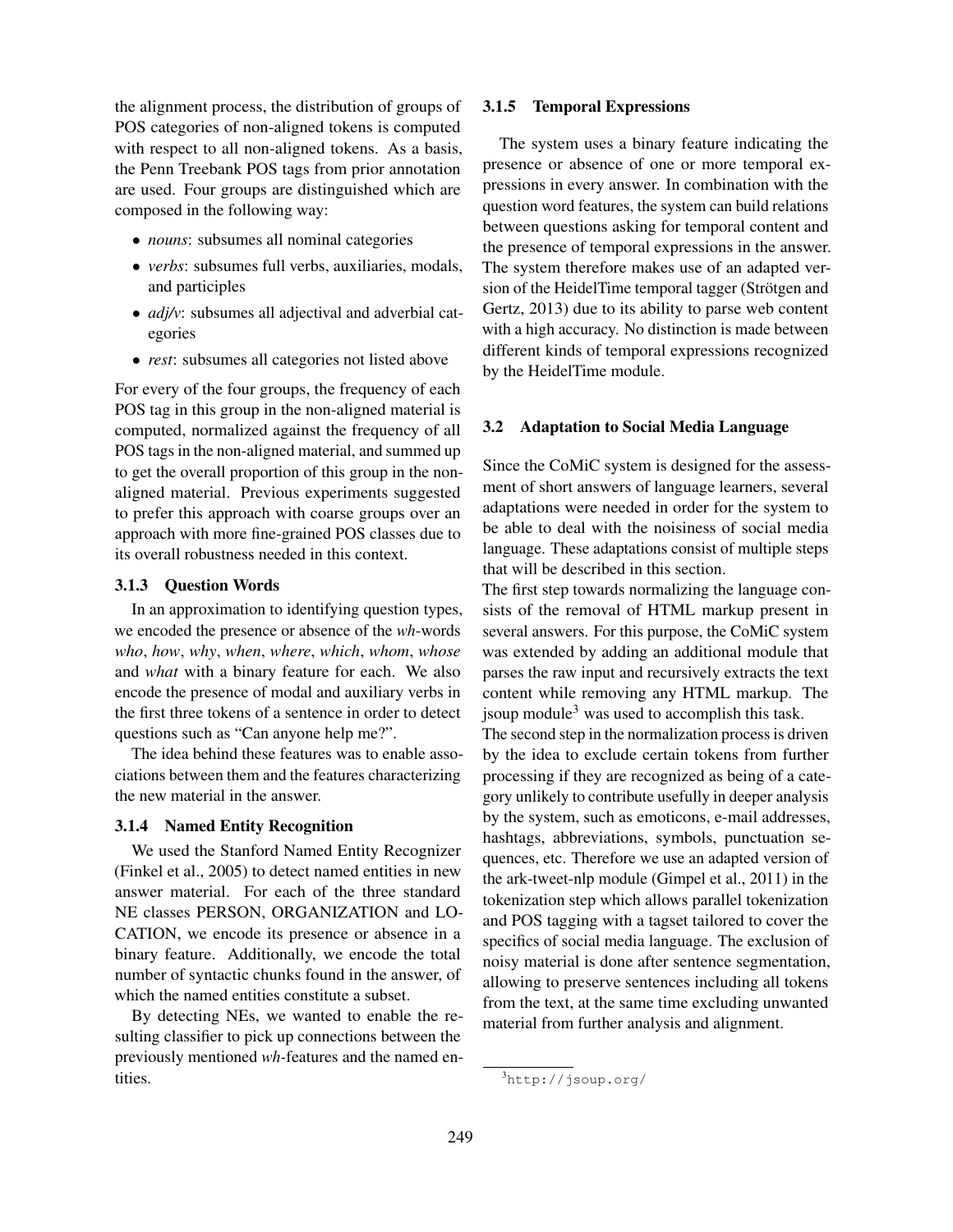#### 3.3 Model

We trained two different models based on separate classification methods. We first experimented with memory-based learning using TiMBL (Daelemans et al., 2007), using the cosine as distance metric and  $k = 5$  nearest neighbors that each instance was compared to. In order to take advantage of the fact that a forum thread is in fact a conversation and the usefulness of a given forum answer may depend on previous answers, we also employed a CRF tagger (MAL-LET, McCallum (2002)) to classify a sequence of forum posts instead of a single instance. We used one Markov order for the CRF. To our knowledge, this is the only model in the competition that attempted to classify answer sequences.

The CRF performed slightly better than the memory-based approach on the development set, which we attribute to its ability to take an answer's context into account. We submitted it as our primary run and the memory-based one as the contrastive run.

### 4 Results

Evaluation was done using two scenarios: finegrained (*Good*, *Potential*, *Dialogue*, *Bad*) and coarsegrained (*Good*, *Potential*, *Bad*), with missing classes always collapsed into *Bad*. Table 2 shows the coarsegrained accuracies and Macro F1 scores of our system variants on development and test set for the English Subtask A. The CRF approach used in the primary system outperforms the contrastive memorybased approach on both data sets in terms of accuracy. In case of the primary system, the model seems to transfer well since the accuracy on the test set is even higher than on the development set. In case of the contrastive system, the accuracy drops when the model is applied to the test set. The table also shows the accuracy for the best-performing system, JAIST-contrastive, and the majority baseline.

These accuracies are rather modest, both in comparison to accuracy values of the CoMiC system when used for the task of short answer assessment for which the system is intended and designed, and also in comparison to other task participants.

An error analysis showed several problems that influenced the performance of the system. The noisiness of the input text on the syntactic and morphological level caused the POS tagger to assign incor-

| System        | Dev. Set |       | <b>Test Set</b> |       |
|---------------|----------|-------|-----------------|-------|
|               | Acc.     | F1    | Acc.            | F1    |
| Best system   |          |       | 73.76           | 57.29 |
| CoMiC-prim.   | 54.89    | 28.41 | 54.20           | 30.63 |
| CoMiC-contr.  | 53.37    | 24.36 | 50.56           | 23.36 |
| Maj. baseline | 53.19    | 23.15 | 50.46           | 22.36 |

Table 2: Coarse-grained accuracy and Macro F1 of systems on development and test set for Subtask A, English

rect POS tags. This led to problems for modules that make use of POS information. The noisiness is reflected also in the fact that not all lemmas are identified correctly. Another problem is that the spelling correction component struggled with certain forms and did not always find the spelling-corrected form. The main problem was that too few tokens and hardly any chunks could be aligned to the question, severely influencing the alignment-based features. The system also got mislead in cases where the person who posed the question reformulated the question for others, since the classifier failed to use the high similarity between the question and the answer as a clear indicator for an unhelpful answer.

# 5 Conclusion

We applied the short answer system CoMiC to the task of question selection. The standard CoMiC system was used to determine the similarity between a question and an answer. We added new features to the CoMiC system to enable the classifier to build relations between the question type and certain answer features. Extensions to the system were necessary in order to deal with the noisiness of web texts. We applied a CRF classifier that takes into account the context of answers in the forum and found a positive effect on performance. The results of the task show that our system performs rather moderately when used for this task it is not designed or intended for. However, the new features implemented for this task are a first step in developing more fine-grained question-answer features which eventually could be useful for identifying the relevant part of an answer.

#### Acknowledgments

We would like to thank two anonymous reviewers for their detailed and helpful comments.